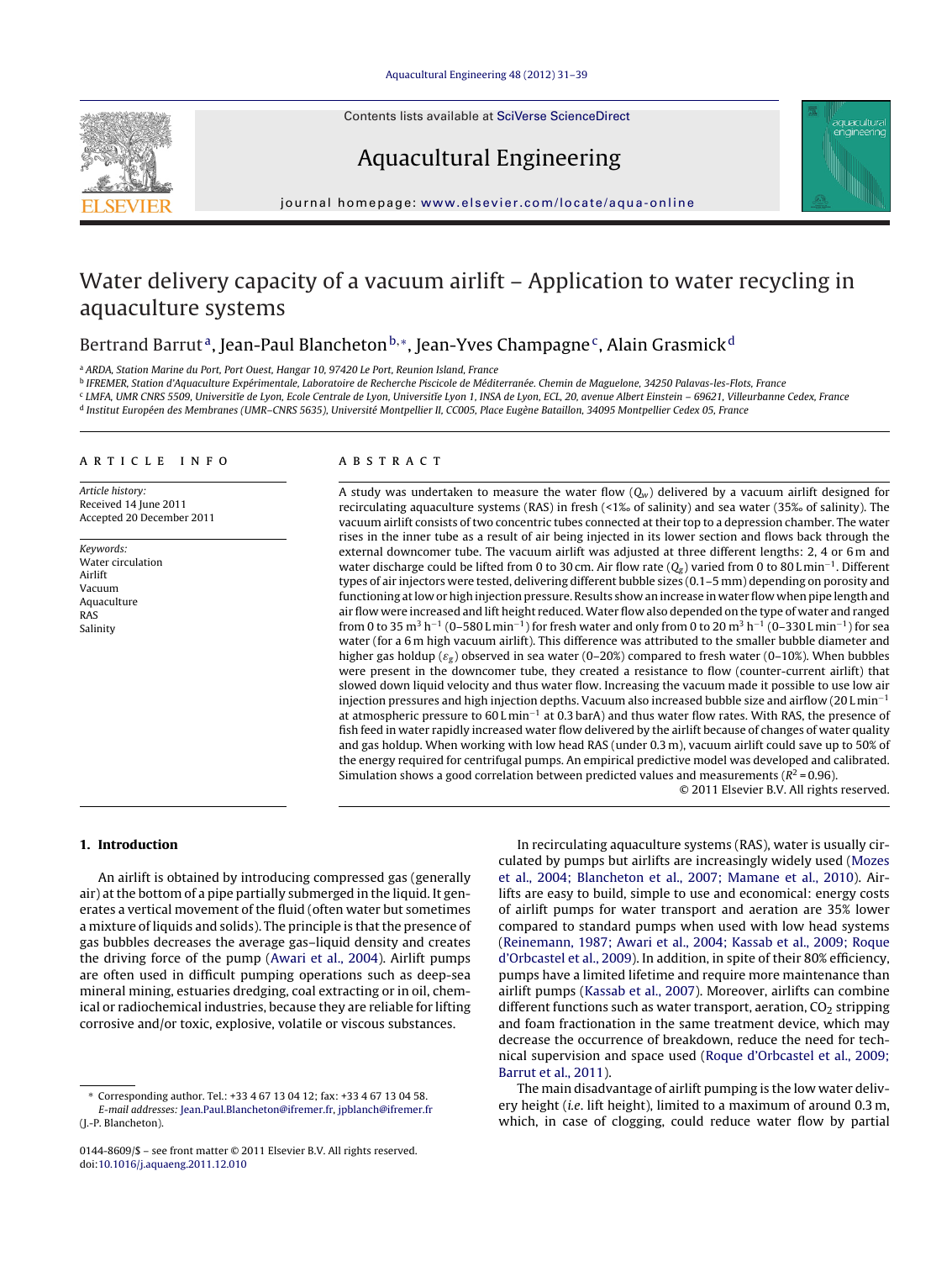<span id="page-1-0"></span>

| <b>Nomenclature</b>   |                                                       |  |  |  |  |  |
|-----------------------|-------------------------------------------------------|--|--|--|--|--|
| А                     | cross sectional area of tube $(m2)$                   |  |  |  |  |  |
| D                     | diameter of the tube $(m)$                            |  |  |  |  |  |
| Qw                    | water flow rate ( $m^3$ h <sup>-1</sup> )             |  |  |  |  |  |
| $Q_{g}$               | gas flow rate (Lmin <sup>-1</sup> )                   |  |  |  |  |  |
| L                     | lift height $(m)$                                     |  |  |  |  |  |
| Н                     | pipe length or static height of water (m)             |  |  |  |  |  |
| $S_r$                 | $S_r = H/(H + L)$ submergence ratio                   |  |  |  |  |  |
| $\varepsilon_{\rm g}$ | gas holdup $(\%)$                                     |  |  |  |  |  |
| $\Delta P$            | pressure drop between the two tapping ports (bar)     |  |  |  |  |  |
| h                     | vertical distance between the two tapping ports $(m)$ |  |  |  |  |  |
| $\rho$                | density of the liquid phase ( $\text{kg m}^{-3}$ )    |  |  |  |  |  |
| g                     | gravitational acceleration ( $ms^{-2}$ )              |  |  |  |  |  |
| η                     | pumping efficiency (%)                                |  |  |  |  |  |
| $p_1$                 | injection pressure of air ( $N kg^{-3}$ )             |  |  |  |  |  |
| $p_2$                 | pressure at the tube's top ( $N \text{ kg}^{-3}$ )    |  |  |  |  |  |
| $U_I$                 | liquid velocity ( $m s^{-1}$ )                        |  |  |  |  |  |
|                       |                                                       |  |  |  |  |  |

obstruction. For acceptable water flow, head loss must be reduced in the water supply system and airlift must be designed with a large submergence ratio. The submergence ratio is defined as the average pressure gradient along the tube i.e. the ratio between the submergence (static height of water  $(H)$ ) and the total length of the pipe (the sum of the static height of water  $(H)$  and the lift height  $(L)$ ). This ratio has to be set above 0.7 to obtain an efficiency comparable to other pump types [\(Kassab](#page-8-0) et [al.,](#page-8-0) [2007\).](#page-8-0) When the submergence ratio is too small (low immersion or high lift), water flow is almost null and the working cost of the pump is high [\(Parker](#page-8-0) [and](#page-8-0) [Suttle,](#page-8-0) [1987;](#page-8-0) [Loyless](#page-8-0) [and](#page-8-0) [Malone,](#page-8-0) [1998;](#page-8-0) [Awari](#page-8-0) et [al.,](#page-8-0) [2004\).](#page-8-0)

The design parameters of airlift water circulation systems must therefore be precisely defined [\(Kassab](#page-8-0) et [al.,](#page-8-0) [2007\).](#page-8-0) The parameters of airlift pumps studied in the literature are rising tube diameter, water flow (or liquid circulation velocity), airflow (or superficial gas velocity) and submergence ratio [\(Nicklin,](#page-8-0) [1963;](#page-8-0) [Parker](#page-8-0) [and](#page-8-0) [Suttle,](#page-8-0) [1987;](#page-8-0) [Reinemann,](#page-8-0) [1987;](#page-8-0) [Wurts](#page-8-0) et [al.,](#page-8-0) [1994\).](#page-8-0) All these parameters directly affect airlift pump performance but few studies have been carried out on combined variations of these parameters, probably because of the large number of experiments required.

To determine the effects of water characteristics, [Khalil](#page-8-0) et [al.](#page-8-0) [\(1999\)](#page-8-0) tested different types of fluids and showed that lower fluid surface tension could improve airlift pump efficiency by 30%. However, they did not characterize the effect of salinity on water flow rate. As bubble size distribution has a significant effect on the efficiency of airlift pumps and is decisive for their functioning, special attention was paid to bubble size distribution, which depends on the type of diffusers and water characteristics ([Barrut](#page-8-0) et [al.,](#page-8-0) [2011\).](#page-8-0)

Several models were investigated based on empirical studies ([Loyless](#page-8-0) [and](#page-8-0) [Malone,](#page-8-0) [1998;](#page-8-0) [Awari](#page-8-0) et [al.,](#page-8-0) [2004\),](#page-8-0) but the accuracy of their predictive value is still limited and varies according to the specific configuration of each system (geometry, type of air injector), to the characteristics of the liquids [\(Loyless](#page-8-0) [and](#page-8-0) [Malone,](#page-8-0) [1998\)](#page-8-0) and depending on what the airlift pump is used for ([Wurts](#page-8-0) et [al.,](#page-8-0) [1994\).](#page-8-0) Although the geometry of the airlift pump seems to be simple, the theoretical study of its performance appears to be complicated ([Kassab](#page-8-0) et [al.,](#page-8-0) [2009\).](#page-8-0) The technology is still under development and will require intensive field testing before models can be predictive ([Kassab](#page-8-0) et [al.,](#page-8-0) [2009\).](#page-8-0)

The vacuum airlift technology consists in (1) a vertical tube at the top of which a controlled vacuum is created by a vacuum pump to keep the water level stable, and at the bottom of which gas is injected similarly to a standard airlift, and (2) a downcomer tube to drive the water back to the pumping tank. The vacuum reduces air injection energy costs while maintaining a significant part of the pipe length above water level, thereby increasing the submergence ratio without the need of deep zones in the pumping area [\(Fig.](#page-2-0) 1). In addition, the risk of gas oversaturation is avoided by low air injection depths [\(Loyless](#page-8-0) [and](#page-8-0) [Malone,](#page-8-0) [1998\).](#page-8-0) Use of a vacuum also allows the gas injected or removed from the fluid to be collected, for storage before treatment in the case of off-gas.

The aim of this study was to test the water transport capacity of a vacuum airlift with fresh water, sea water and fish rearing sea water. The specific objectives were to characterize the hydraulic capacity of a vacuum airlift and compare it to other pumping systems commonly used in RAS.

# **2. Materials and methods**

#### 2.1. Experimental setup and parameters tested

The experimental equipment used to study the transport function of the vacuum airlift pump is shown in [Fig.](#page-2-0) 1. It comprised a 1000 L tank (1) connected to a vacuum airlift provided by COLDEP®; (2) composed of two concentric vertical transparent PVC pipes. The outer diameter (OD) of the internal pipe was 160 mm. The diameter of the external pipe was 315 mm (OD) along the first meter and 250 mm (OD) after the first meter and up to the top [\(Fig.](#page-2-0) 1). The top of the vacuum airlift was hermetically closed and connected to a vacuum pump (3) (BUSCH – Mink MM.1100.BV) with a maximal airflow of 60 m<sup>3</sup> h<sup>-1</sup>. The vacuum created by the pump allows water to rise in the internal pipe. A pressure gauge (4) ranging from −1 bar to 1 bar, connected to the frequency converter of the pump's electric motor, was used to control pressure level and regulate water height in the vacuum airlift. At the top of the vacuum airlift, the difference in height between the internal and external tubes was set at 0.2 m, to limit head losses when water flow passed from the internal to the external tube.

The positive role of injected air flow, bubble size and pipe length on airlift intensity in terms of pumping effect and conversely, the negative role of lift height have been extensively documented [\(Nicklin,](#page-8-0) [1963;](#page-8-0) [Parker](#page-8-0) [and](#page-8-0) [Suttle,](#page-8-0) [1987;](#page-8-0) [Loyless](#page-8-0) [and](#page-8-0) [Malone,](#page-8-0) [1998;](#page-8-0) [Awari](#page-8-0) et [al.,](#page-8-0) [2004;](#page-8-0) [Kassab](#page-8-0) et [al.,](#page-8-0) [2009;](#page-8-0) [Moran,](#page-8-0) [2010b\).](#page-8-0) Lift height (L) is defined as the distance from the water surface in the tank to the discharge pipe, i.e. the outlet of the vacuum airlift [\(Fig.](#page-2-0) 1). A lift of 0.3 m is usually selected as the maximum height for airlift water delivery ([Loyless](#page-8-0) [and](#page-8-0) [Malone,](#page-8-0) [1998;](#page-8-0) [Moran,](#page-8-0) [2010b\).](#page-8-0)

The combination and the range of variations or values of each parameter tested to quantify water flow rate are given in Table 1.

Air was injected close to the bottom of the inner tube using an electric compressor (5) (BECKER DT4.40K), which delivers a maximum of 40 m<sup>3</sup> h<sup>-1</sup> at a pressure of 1 bar. Different types of injectors were used for air injection: an open tube diffuser which creates a swarm of large bubbles (>3 mm), an injector working at a pressure of 0.5 bar which creates fine bubbles (1 mm) and an injector working at a pressure of 1 bar which creates microbubbles (<1 mm).

The pressure of injected air was controlled by a pressure gauge and airflow was measured using a rotameter (Key Instrument MR 3000 Series Flowmeter  $\pm$  5 Lmin<sup>-1</sup>). The water flow rate was

#### **Table 1**

Combination of all parameters tested to quantify water flow rate of the vacuum airlift.

| Pipe length, H<br>(m) | Depression<br>(bar) | Type of<br>injection | Air flow $Q_{\sigma}$<br>$(Lmin^{-1})$ | Lift height, $L$<br>(m) |
|-----------------------|---------------------|----------------------|----------------------------------------|-------------------------|
| 6                     | $-0.5$              | Micro bubble         | $0 - 80$                               | $0 - 0.3$               |
| 6                     | $-0.5$              | Fine bubble          | $0 - 80$                               | $0 - 0.3$               |
| 6                     | $-0.5$              | Open tube            | $0 - 80$                               | $0 - 0.3$               |
| $\overline{4}$        | $-0.3$              | Fine bubble          | $0 - 80$                               | $0 - 0.3$               |
|                       | $-0.15$             | Fine bubble          | $0 - 80$                               | $0 - 0.3$               |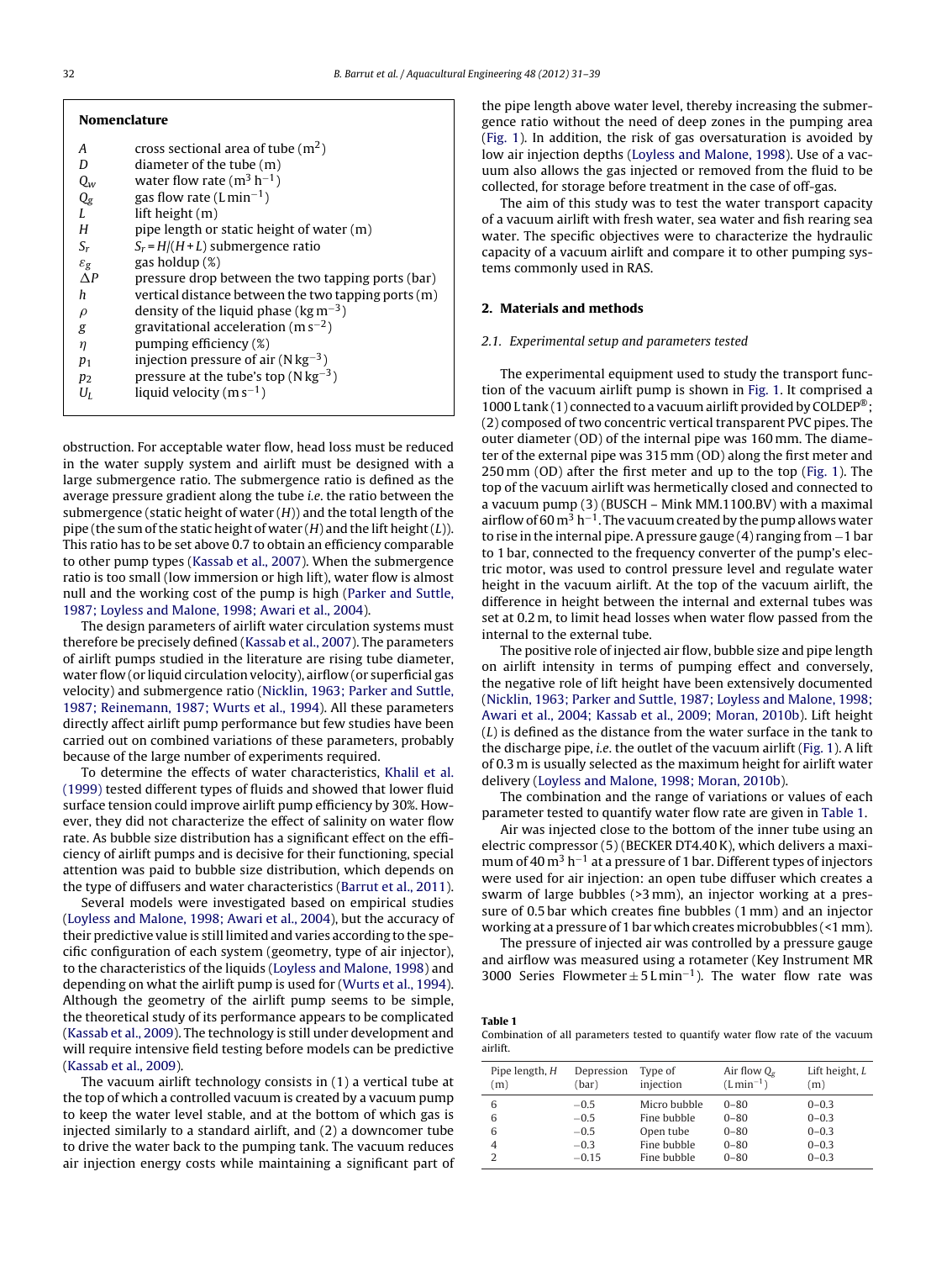<span id="page-2-0"></span>

**Fig. 1.** Schematic diagram of the vacuum airlift set-up used for this study.

measured using an electromagnetic flow meter Bürkert  $(\pm 0.01 \,\mathrm{m}^3 \,\mathrm{h}^{-1})$  positioned at the inlet of the vacuum airlift.

Static pressure was measured at different heights in the inner tube by a pressure sensor (Rosemount)  $(\pm 1 \text{ mbar})$  and gas holdup  $(\varepsilon_g)$  in the inner tube, *i.e.* the volume fraction of gas in the gas–liquid dispersion, was calculated using pressure drop as defined by [Yu](#page-8-0) et [al.](#page-8-0) [\(2008\)](#page-8-0) in Eq. (1):

$$
\varepsilon_g = 1 - \frac{\Delta P}{\rho g h} \tag{1}
$$

where  $\varepsilon_g$  is the gas holdup,  $\Delta P$  is the pressure drop between the two tapping ports ( $Nm^{-2}$ ), h is the vertical distance between the two tapping ports in the relevant measurement zone (m),  $\rho$  is the density of the liquid phase (kg m−3) and g is the gravitational acceleration (m s−2). This relation shows the link between gas holdup and density of the gas/liquid mixture in the riser tube. Associated with up-flow gas velocity, it constitutes the driving force of the airlift and corresponds to the instantaneous shifted water volume in the inner tube due to the air rising. Gas holdup thus appears to be a determining criterion correlated to both airflow and bubble size: for a given bubble size, an increase in airflow leads to an increase in gas holdup and consequently, to an increase in the pumping of water, whereas for a given air flow rate, a decrease in bubble diameter results in an increase in gas holdup, but a decrease in water flow rate due to decreased bubble rising velocity.

#### 2.2. Method for assessing water delivery and pumping efficiency

For each experiment, gas holdup values, bubble diameters (when possible) and water flow intensity were measured. All measures involved fresh and sea water. Pumping efficiency  $(\eta)$  was defined by [Nicklin](#page-8-0) [\(1963\)](#page-8-0) as the work done in lifting the liquid divided by the work done by the air as it expands isothermally. It was calculated using Eq. (2):

$$
\eta = \frac{\rho g Q_w L}{p_2 Q_g \ln(p_1/p_2)}\tag{2}
$$

where  $\eta$  is the pumping efficiency,  $Q_w$  is the water flow (m<sup>3</sup> s<sup>-1</sup>), L is the lift height (m),  $p_1$  is the injection pressure of air (N m<sup>-2</sup>),  $p_2$ is the pressure at the tube top (N m<sup>-2</sup>),  $Q_g$  is the air flow (m<sup>3</sup> s<sup>-1</sup>). The calculated values obtained using our experimental conditions were compared to data in the literature.

#### 2.3. Method to evaluate the effect of vacuum on airlift pumping

Since the negative pressure level in the vacuum airlift is dependent on pipe length, it is not possible to assess the effect of vacuum on gas holdup and air flow rate without varying the pipe length of the vacuum airlift. Therefore, a specific airlift was set up using a vertical transparent PVC tube of 160 mm (OD) and 2 m in length. At the bottom, air was injected with a fine bubble air injector. A pressure sensor was connected at different levels: 0.15 m, 0.4 m, 0.9 m and 1.5 m. All measures were performed with or without vacuum at the top of the airlift and with different types of water (fresh or sea water). To measure the effect of the vacuum on air flow rate and gas holdup, air flow rate was set at 20 L min−<sup>1</sup> under atmospheric pressure. All measurements were carried out with the same analysis devices as described in Section [2.1.](#page-1-0)

# 2.4. Method to evaluate vacuum airlift performances in rearing conditions

To study the hydraulic modification in fish rearing conditions, the vacuum airlift was connected to a  $15 \,\mathrm{m}^3$  rearing tank operated with an hourly water renewal rate of 100%. The vacuum airlift and all the analysis devices were the same as described previously (Section [2.1\).](#page-1-0) The livestock consisted of 200 kg of red drums (Sciaenops ocellata) with an average weight of 15 g. Feed consisted of fish pellets with a diameter of 2 mm (Le Gouessant – Ombrine Grower Ext-coul 2, 47% protein and 13% lipids) and the daily feeding rate was 5%oftotal biomass.Water flow was measured every 10–30 min when testing the effect of feeding on airlift functioning.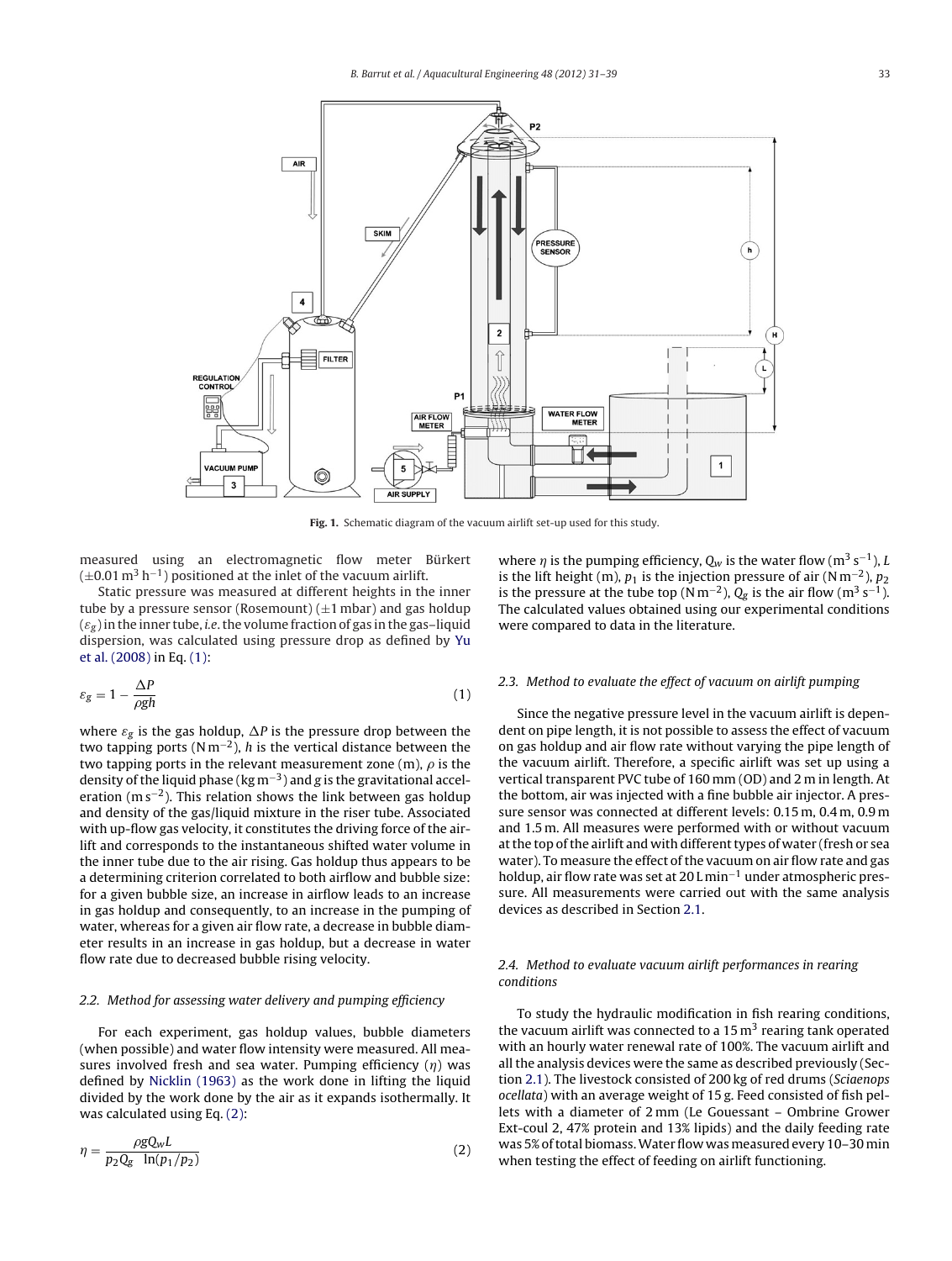<span id="page-3-0"></span>

**Fig. 2.** Water flow  $(Q_w)$  (a) and gas holdup values in internal tube  $(\varepsilon_g)$  (b) versus air flow  $(Q_g)$  for different type of air injectors in fresh (white) and sea water (black), with a pipe length of 6 m and a lift of 0 m.

## **3. Results and discussion**

## 3.1. Effect of air flow rate and air injector type on water flow

With fresh water, when the air flow rate was too low  $(0-5 L \text{min}^{-1})$ , no water was lifted because the buoyant force exerted by the air bubbles was not sufficient to induce water rising ([Awari](#page-8-0) et [al.,](#page-8-0) [2004;](#page-8-0) [Kassab](#page-8-0) et [al.,](#page-8-0) [2009\)](#page-8-0) (Fig. 2a). At higher air flow rates, the water flow delivered by the airlift pump increased with increasing airflow rates as follows:

- When the air flow rate increased from 0 to 20 L min−1, a rapid increase of water flow from 0 to  $20 \text{ m}^3$  h<sup>-1</sup> (0–350 Lmin<sup>-1</sup>) was observed, as described by [Loyless](#page-8-0) [and](#page-8-0) [Malone](#page-8-0) [\(1998\)](#page-8-0) and [Moran](#page-8-0) [\(2010b\).](#page-8-0) In the range of 5–15 L min−<sup>1</sup> of air injected, fluid transport progressed from a bubble flow to a slug flow in which the pipe cross section is filled alternatively with gas and liquid and which largely increased the transport capacity of the vacuum airlift irrespective of the type of air injector used [\(Nicklin,](#page-8-0) [1963;](#page-8-0) [Kassab](#page-8-0) et [al.,](#page-8-0) [2009\).](#page-8-0)
- From  $20$  L min<sup>-1</sup> to  $80$  L min<sup>-1</sup> of air injected, water flow increased more slowly with airflow, up to 30–35 $m<sup>3</sup> h<sup>-1</sup>$ (500–600 L min−1). In our study, the capacity of the compressor was not sufficient to reach maximum water flow. Reinemann et [al.](#page-8-0) [\(1990\),](#page-8-0) [Awari](#page-8-0) et [al.](#page-8-0) [\(2004\)](#page-8-0) and [Kassab](#page-8-0) et [al.](#page-8-0) [\(2009\)](#page-8-0) showed that when air flow is further increased, a maximum water flow rate is reached when the frictional pressure and head loss drop caused by



**Fig. 3.** Comparison between experimental water flows  $(Q_w)$  versus airflow  $(Q_g)$ obtained with the vacuum airlift in fresh water (pipe length of 6 m, no lift height) and theoretical water flow values calculated with the models of [Nicklin](#page-8-0) [\(1963\)](#page-8-0) and [Chisti](#page-8-0) et [al.](#page-8-0) [\(1988\).](#page-8-0)

additional air and vacuum airlift geometry exceed the buoyancy effect of the additional air.

With fresh water, the effect of air injector type on water flow was limited; however it seemed to be slightly smaller with open tube injectors than with diffusers, probably due to poor air distribution inside the inner pipe (air moved closely to the pipe wall during the first meter). It has been found that airlift pump efficiency is higher when bubble distribution is homogenous in the rising tube [\(Khalil](#page-8-0) et [al.,](#page-8-0) [1999\),](#page-8-0) so central air injection with limited obstruction to water flow is recommended [\(Parker](#page-8-0) [and](#page-8-0) [Suttle,](#page-8-0) [1987\).](#page-8-0)

Gas holdup in fresh water was calculated using Eq. [\(1\).](#page-2-0) It was similar for all air injectors tested and varied from 0 to 10% with increasing airflow rate (Fig. 2b). With fresh water, the micro and fine bubbles (<3 mm) coalesced rapidly and air injector characteristics had no effect on gas holdup or on water flow rate ([Degrémont,](#page-8-0) [1978;](#page-8-0) [Parker](#page-8-0) [and](#page-8-0) [Suttle,](#page-8-0) [1987\).](#page-8-0) Thus, use of a specific micro or fine bubble air injector requiring additional energy does not increase water flow rate and is not economical ([Nicklin,](#page-8-0) [1963;](#page-8-0) [Parker](#page-8-0) [and](#page-8-0) [Suttle,](#page-8-0) [1987;](#page-8-0) [Loyless](#page-8-0) [and](#page-8-0) [Malone,](#page-8-0) [1998;](#page-8-0) [Awari](#page-8-0) et [al.,](#page-8-0) [2004\).](#page-8-0)

The water delivery capacity of the vacuum airlift was compared to theoretical values obtained from two prediction models of liquid circulation velocity in fresh water (Fig. 3). The model of [Nicklin](#page-8-0) [\(1963\)](#page-8-0) is presented in Eq. (3) and was defined for an airlift functioning with a riser tube as:

$$
\frac{Q_G}{\varepsilon_G A} = 1.2 \frac{Q_G + Q_W}{A} + 0.35(gD)^{1/2}
$$
 (3)

where A is the cross sectional area of the airlift  $(m^2)$  and D the diameter of the airlift (m). The model of [Chisti](#page-8-0) et [al.](#page-8-0) [\(1988\)](#page-8-0) is presented in Eq. (4) and was defined for an airlift composed of a riser tube and a downcomer tube as:

$$
U_L = \left[\frac{2gHs(\varepsilon_R - \varepsilon_D)}{K(A_R/A_D)^2/(1-\varepsilon_D)^2}\right]^{0.5}
$$
(4)

where  $U_L$  is the liquid velocity (m s<sup>-1</sup>),  $A_R$  is the cross sectional area of the riser tube  $(m^2)$ ,  $A_D$  is the cross sectional area of the downcomer tube (m<sup>2</sup>),  $\varepsilon_R$  is the gas holdup in the riser tube and  $\varepsilon_D$  is the gas holdup in the donwcomer with  $\varepsilon_D = 0.89 \varepsilon_R$ . K is the frictional loss coefficient defined in Eq. (5) as:

$$
K = 11.402 \left(\frac{A_D}{A_B}\right)^{0.789} \tag{5}
$$

where  $A_B$  is the free area for liquid flow between the riser and downcomer tubes  $(m<sup>2</sup>)$ .

The theoretical water flow rates calculated from the model of [Nicklin](#page-8-0) [\(1963\)](#page-8-0) were quite different from our experimental data as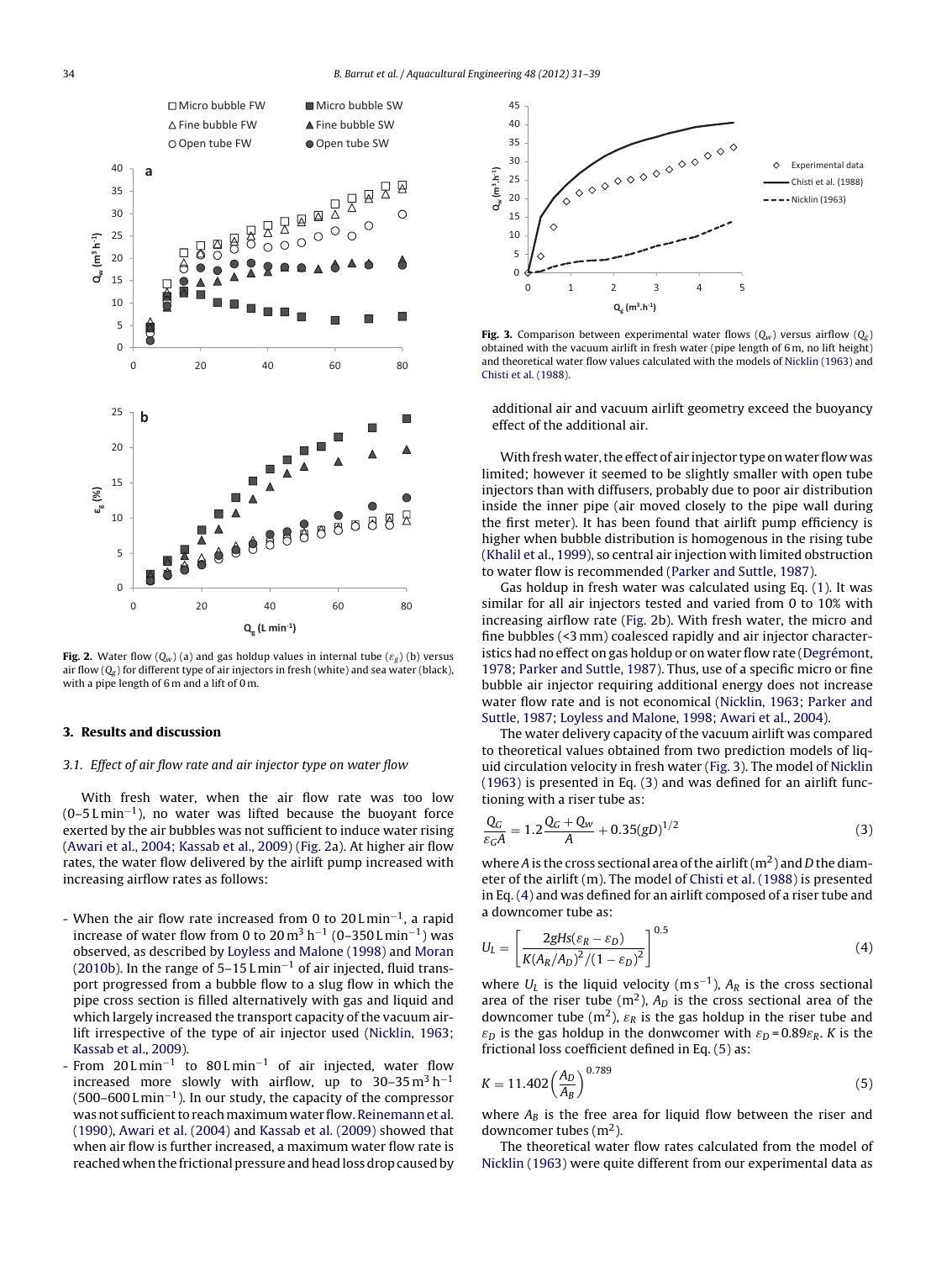<span id="page-4-0"></span>they increased linearly from 0 to 15 m<sup>3</sup> h<sup>-1</sup> with airflow ([Fig.](#page-3-0) 3). The theoretical values obtained from the model of [Chisti](#page-8-0) et [al.](#page-8-0) [\(1988\)](#page-8-0) were closer to our experimental data and followed the same tendency until a maximum value of around  $40 \text{ m}^3 \text{ h}^{-1}$ . This may be explained by the fact that the model of [Chisti](#page-8-0) et [al.](#page-8-0) [\(1988\)](#page-8-0) takes into account the differences in gas holdup between the riser and downcomer tubes.

Except at low airflow rates, water flows obtained with sea water were lower than those obtained with fresh water and no bubble coalescence was observed [\(Fig.](#page-3-0) 2a and b).

For airflow rates higher than 20 L min−1, a constant water flow of about  $20 \text{ m}^3 \text{ h}^{-1}$  (300 L min<sup>-1</sup>) was reached with fine and large bubbles, whereas water flow was decreased with microbubbles. At an airflow rate of 80 L min−1, water flows were two times lower (open tube and fine bubbles) or 6 times lower (microbubbles) than with fresh water. The specific low performance observed with microbubbles can be explained by the presence of some of them in the downcomer tube: when water circulation velocity increased, the smallest bubbles were pulled along the downcomer, creating a flow resistance which slowed down superficial liquid velocity. This phenomenon had already been observed in fresh water by [Yu](#page-8-0) et [al.](#page-8-0) [\(2008\).](#page-8-0) Sea water substantially enhances this phenomenon. Moreover, instability was observed with the use of microbubbles: water flow velocity successively increased and decreased. When it increased, the downcomer tube was filled in with microbubbles and when it slowed down, it was emptied of bubbles. This phenomenon is repeated cyclically, resulting in low water flow.

Gas holdup was more substantial with sea water than with fresh water and increased with decreasing bubble size ([Fig.](#page-3-0) 2b). It ranged from 0 to 13% for open tube diffusion, from 0 to 20% for fine bubble diffusion and from 0 to 25% for microbubble diffusion. Even when gas holdup appeared higher than in fresh water, water flow remained lower. This point perfectly illustrates the determining role of bubble rising velocity: if bubble size decreases, air uprising velocity also decreases and the instantaneous water shift is lower. The characteristics of the water significantly impacts bubble size and airlift performances, however few studies have tried to relate bubble size to water salinity. Recently, [Kawahara](#page-8-0) et [al.](#page-8-0) [\(2009\)](#page-8-0) showed that the difference in bubble coalescence probably depends on water surface tension and on the presence of dissolved substances. [Ruen-ngam](#page-8-0) et [al.](#page-8-0) [\(2008\)](#page-8-0) explained that the difference in bubble size distribution between fresh and saline water is due to two factors: a hydrophilic repulsive force, which inhibits bubble coalescence and Laplace pressure, which controls the coalescence and breakup of bubbles. They explained that salinity decreases the surface tension of water, significantly affecting bubble size distribution and that the presence of electrolytes in sea water inhibits bubble coalescence and decreases bubble uprising velocity. Despite the differences in bubble size distribution between fresh and saline water, they found that the effect of salinity on gas holdup was only marginal, which we found true only for open tube air injection ([Fig.](#page-3-0) 2b). Our results with open tube air diffusion are similar to their results with aeration provided by air injection through 30 holes of 1 mm in diameter.

#### 3.2. Air flow, pipe length, lift height and vacuum

Variations in pipe length affect the vacuum at the top of the vacuum airlift: for a vacuum airlift of 2, 4 or 6 m, negative pressure levels were −0.15, −0.3 and −0.5 bar, respectively. Water flow was also affected by pipe length variations. A higher vacuum airlift resulted in higher water flow under the same conditions for both fresh and sea water (Fig. 4a and b). The results at 1 m were reported by [Loyless](#page-8-0) [and](#page-8-0) [Malone](#page-8-0) (1998) for fresh water and by [Moran](#page-8-0) [\(2010b\)](#page-8-0) for sea water. Both studies used airlifts of different dimensions



**Fig. 4.** Water flow  $(Q_w)$  versus air flow  $(Q_g)$  at different vacuum airlift height in fresh water (a) and sea water (b) with fine bubble air injection and no lift height. Results of [Loyless](#page-8-0) [and](#page-8-0) [Malone](#page-8-0) [\(1998\)](#page-8-0) and [Moran](#page-8-0) [\(2010b\)](#page-8-0) with an airlift of 1 m high are also represented.

(vertical tube of 50 mm OD) but with similar lift heights. An increase of a 2 m pipe length provided an increase in water flow of 6  $\mathrm{m}^{3} \mathrm{h}^{-1}$  $(100 \text{ L min}^{-1})$  with fresh water and 3 m<sup>3</sup> h<sup>-1</sup> (50 Lmin<sup>-1</sup>) with sea water. Increasing pipe length corresponds to increased air injection depth in a regular airlift, which results in increased water flow [\(Nicklin,](#page-8-0) [1963;](#page-8-0) [Reinemann,](#page-8-0) [1987;](#page-8-0) [Parker](#page-8-0) [and](#page-8-0) [Suttle,](#page-8-0) [1987;](#page-8-0) [Wurts](#page-8-0) et [al.,](#page-8-0) [1994;](#page-8-0) [Awari](#page-8-0) et [al.,](#page-8-0) [2004\).](#page-8-0) However, airlift pump efficiency remains constant beyond8 mofinjectiondepth[\(Degrémont,](#page-8-0) [1978\).](#page-8-0)

With fresh water, lift height had a negative effect on water flow irrespective of pipe length and air flow [\(Fig.](#page-5-0) 5). A 10 cm increase in lift height was equivalent to a more than 30% decrease in water flow. A 6 m high vacuum airlift with an airflow of over  $40 \text{ L min}^{-1}$ resulted in a water flow of over  $10 \text{ m}^3$  h<sup>-1</sup> (160 L min<sup>-1</sup>), even if the lift height was 0.3 m. However, for the 4 or 2 m high vacuum airlifts, in all cases water flow was under 8 m<sup>3</sup> h<sup>-1</sup> (130 L min<sup>-1</sup>) or null with a lift height of 0.3 m. In such situations, air should always be injected at a flow rate above 20 L min−<sup>1</sup> to ensure that bubble buoyancy is sufficient to lift the water. These results are consistent with those presented by [Loyless](#page-8-0) [and](#page-8-0) [Malone](#page-8-0) [\(1998\)](#page-8-0) and [Moran](#page-8-0) [\(2010b\),](#page-8-0) even if their water flow values were four times lower.

The negative effect of lift height on water flow was reduced with smaller bubble size [\(Table](#page-5-0) 2). Microbubbles reduced by 15% and 52% the decrease in water flow for lifts between 0 and 0.3 m in fresh and sea water, respectively. Smaller bubbles result in higher gas holdup values and thus in higher lift availability.Water flow increased with increasing bubble size but decreased with increasing lift height. For riser tube diameters larger than 40 mm, injectors are necessary to obtain an acceptable lift height ([Awari](#page-8-0) et [al.,](#page-8-0) [2004\).](#page-8-0) In RAS, water flow decreased rapidly despite the use of injectors when the different water treatment processes requiring head, like media filters for example, were added [\(Loyless](#page-8-0) [and](#page-8-0) [Malone,](#page-8-0) [1998\).](#page-8-0) Airlift positioning in RAS therefore has a significant impact on its performance ([Loyless](#page-8-0) [and](#page-8-0) [Malone,](#page-8-0) [1998\).](#page-8-0) Because vacuum airlift should be implemented with no or very low head loss for an acceptable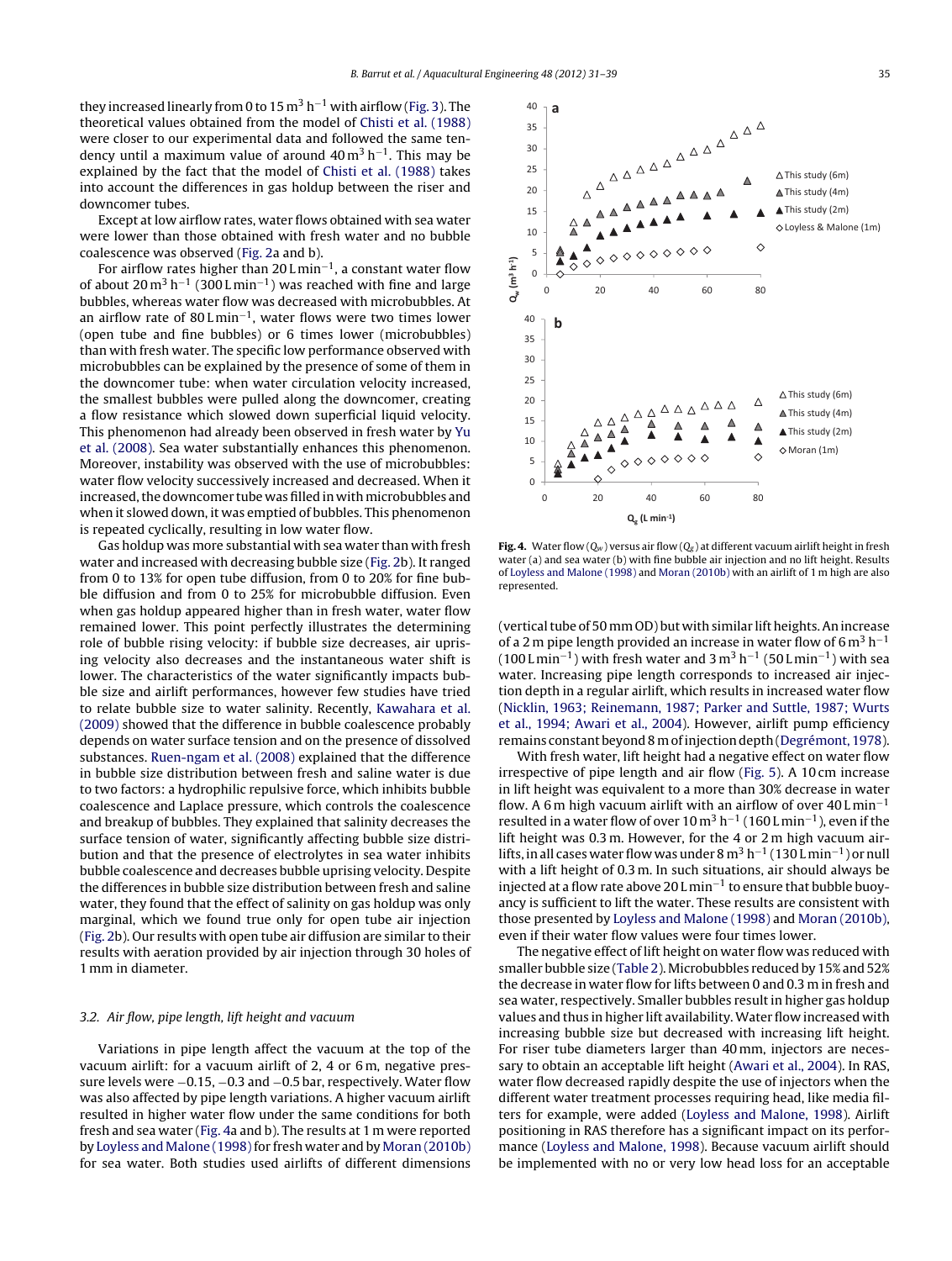<span id="page-5-0"></span>

**Fig.** 5. Water flow (Q<sub>w</sub>) versus lift height at different vacuum airlift heights (2, 4 and 6 m) and for different air flows (20, 40 and 60 Lmin<sup>-1</sup>) in fresh water and with fine bubble air injection.

recycled water ratio to be obtained, it can only be used with low head systems.

Integration of all the results obtained with experiments on pipe length, lift height and air flow variations in fresh water made it possible to develop an empirical model for predicting the water flow rate of 2–6 m high vacuum airlifts with 20–80 L min−<sup>1</sup> of air flow injection and for lift heights ranging between 0 and 0.3 m. The empirical equation of the model is presented in Eq. (6) as:

$$
Q_W = [(0.237H - 0.668)L + (0.011H + 0.117)Q_g
$$
  
 
$$
+ (-9.812H - 25.56)L + (2.908H - 0.434)]
$$
 (6)

where  $Q_w$  is the water flow (m<sup>3</sup> h<sup>-1</sup>); *H* is the pipe length (m); *L* is the lift height (m) and  $Q_g$  is the air flow (Lmin<sup>-1</sup>). Fig. 6 shows a good correlation ( $R^2$  = 0.964) between the predicted and the experimental data.



**Fig. 6.** Empirical model versus experimental data for water flow in the vacuum airlift of different pipe lengths, lift heights and air flows.

### 3.3. Airlift pump efficiency and submergence ratio

Airlift pump efficiency was calculated using Eq. [\(2\)](#page-2-0) ([Nicklin,](#page-8-0) [1963;](#page-8-0) [Reinemann,](#page-8-0) [1987;](#page-8-0) [Kassab](#page-8-0) et [al.,](#page-8-0) [2009;](#page-8-0) [Moran,](#page-8-0) [2010b\).](#page-8-0) Vacuum airlift efficiency shows a coherent negative parabolic relationship with water flow [\(Fig.](#page-6-0) 7a and b).

This kind of relationship has already been described in previous studies [\(Nicklin,](#page-8-0) [1963;](#page-8-0) [Kassab](#page-8-0) et [al.,](#page-8-0) [2009;](#page-8-0) [Moran,](#page-8-0) [2010b\).](#page-8-0) Efficiency increases with water flow (and thus air flow) and reaches a maximum before decreasing. For a 6 m high vacuum airlift in fresh water, maximum pumping efficiency for a water flow of  $12 \text{ m}^3 \text{ h}^{-1}$ (200 L min−1) varied from 30 to 40%, with the maximum value obtained when the vacuum airlift functioned with a lift ranging between 20 and 30 cm ([Fig.](#page-6-0) 7a). The efficiencies obtained by [Nicklin](#page-8-0) [\(1963\)](#page-8-0) ranged between 20 and 55% depending on airlift diameter, those obtained by [Kassab](#page-8-0) et [al.](#page-8-0) [\(2009\)](#page-8-0) ranged between 10 to 45% depending on the submergence ratio and those obtained by [Moran](#page-8-0) [\(2010b\)](#page-8-0) were around 25% depending on lift height. With no lift height, the highest efficiencies (15–30%) were obtained for water flows ranging from 7 to  $16 \text{ m}^3$  h<sup>-1</sup> (120–270 Lmin<sup>-1</sup>), corresponding to air flows ranging from 10 to 20 Lmin<sup>-1</sup> depending on pipe length [\(Fig.](#page-6-0) 7b). This range of air flows corresponds to a slug flow which correspond to the best flow for airlift performance ([Kassab](#page-8-0) et [al.,](#page-8-0) [2009\).](#page-8-0) It is therefore not justified to increase air flow rates beyond the optimum value ([Awari](#page-8-0) et [al.,](#page-8-0) [2004\).](#page-8-0) Since it stands to reason that an increase in injection depth leads to an increase in pumping efficiency, it is quite surprising that an increase in lift height, which leads to a decrease in water flow, may result in better airlift pumping efficiency. Nevertheless, these results are consistent with those obtained by [Moran](#page-8-0) [\(2010b\)](#page-8-0) with lift heights varying from 0.1 to 0.25 m. We can however suppose that the better efficiencies obtained with high lift height are due to the relatively high water flows measured under these conditions.

In airlift pump design, submergence ratio is a significant factor for pumping efficiency [\(Kassab](#page-8-0) et [al.,](#page-8-0) [2007\).](#page-8-0) The more this ratio

**Table 2**

Water flow (m<sup>3</sup> h<sup>-1</sup>) versus lift height for different types of air injection in fresh and sea water with a 6 m high vacuum airlift and an airflow of 30 L min<sup>-1</sup>.

| Lift height $(m)$ | Fresh water |              |               | Sea water |              |               |
|-------------------|-------------|--------------|---------------|-----------|--------------|---------------|
|                   | Open tube   | Fine bubbles | Micro bubbles | Open tube | Fine bubbles | Micro bubbles |
|                   | 22.1        | 23.8         | 24.5          | 18.8      | 15.9         | 9.8           |
| 0.1               | 13.5        | 15.8         | 16.7          | 14.9      | 14.6         | 8.1           |
| 0.2               | 5.8         | 11.7         | 13.1          | 8.1       | 10.6         | 6.2           |
| 0.3               |             | 2.7          | 3.6           |           |              | 4.7           |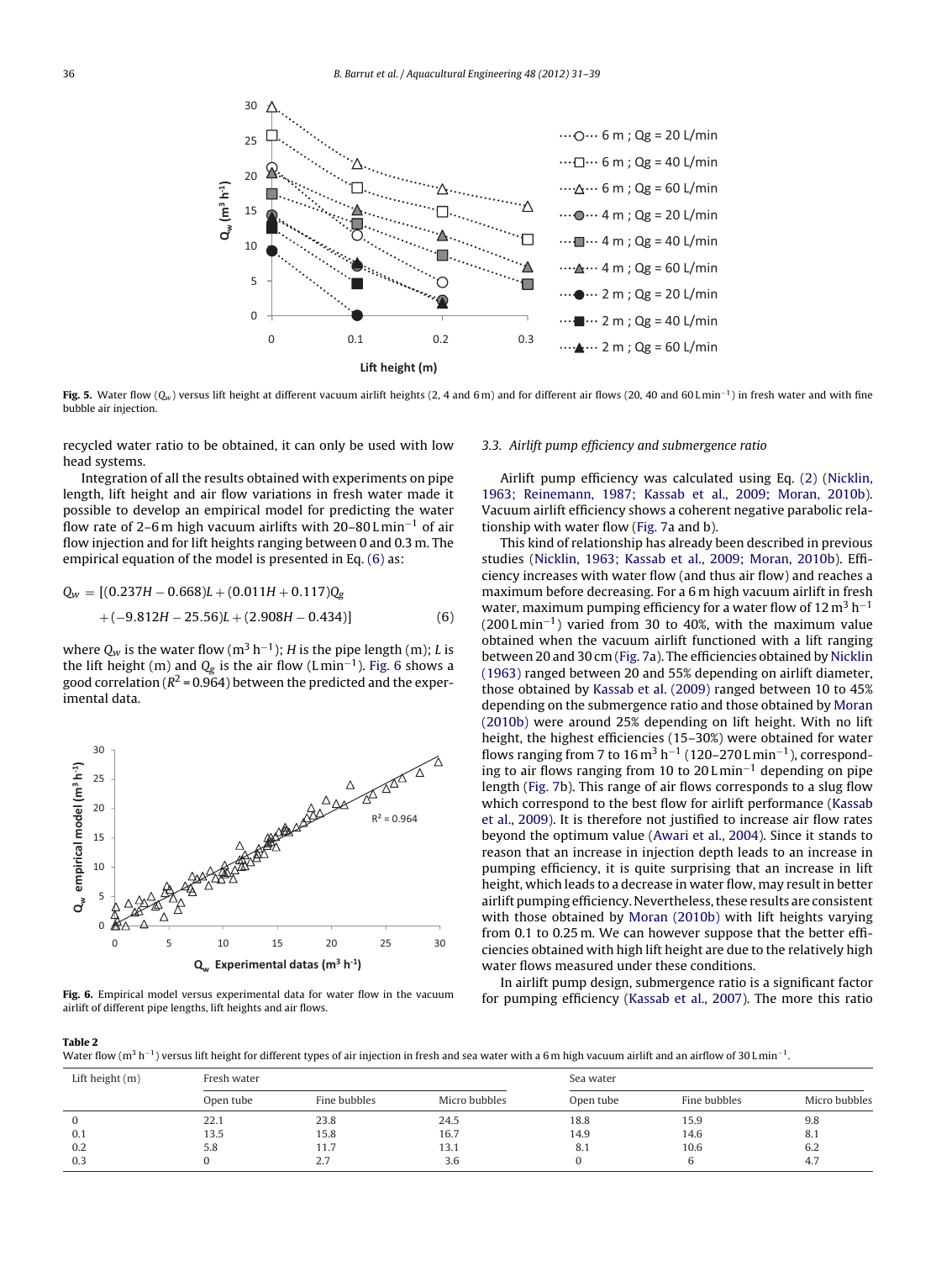<span id="page-6-0"></span>

**Fig. 7.** Airlift pumping efficiency versus water flow  $(Q_w)$  at different lift heights with a 6 m high vacuum airlift (a) and at different vacuum airlift heights with no lift (b) in fresh water and with fine bubble injection.

increases (less lift or higher injection depth), the higher the water flow rate of the airlift pump ([Wurts](#page-8-0) et [al.,](#page-8-0) [1994;](#page-8-0) [Loyless](#page-8-0) [and](#page-8-0) [Malone,](#page-8-0) [1998;](#page-8-0) [Awari](#page-8-0) et [al.,](#page-8-0) [2004\).](#page-8-0) Conversely, when the submergence ratio is too small (low injection depth or high lift), the water flow rate is low, leading to higher pumping functioning costs [\(Parker](#page-8-0) [and](#page-8-0) [Suttle,](#page-8-0) [1987;](#page-8-0) [Loyless](#page-8-0) [and](#page-8-0) [Malone,](#page-8-0) [1998;](#page-8-0) [Awari](#page-8-0) et [al.,](#page-8-0) [2004\).](#page-8-0) The major problem with airlift pumps is that high submergence ratios are required to obtain the same efficiency as other types of pumps ([Kassab](#page-8-0) et [al.,](#page-8-0) [2007\).](#page-8-0) With these systems, functioning with low or no lift height i.e. with an injection depth equal to pipe length produces a submergence ratio close to 1.

## 3.4. Secondary role of vacuum

As it is necessary to increase pipe length for increased negative pressure values in the vacuum airlift [\(Table](#page-1-0) 1), the experiment with a static airlift showed that vacuum at the top of the airlift modified gas holdup values (Fig. 8a). For a given air flow, an increase in vacuum (i.e. a decrease in pressure) leads to an increase in gas holdup for all the types of water tested. With fresh water, gas holdup increased from 6 to 9% under atmospheric pressure and from 8 to 13% under a vacuum of 0.3 barA (−0.7 bar), depending on the quantity of air injected. With sea water, the same pattern of variation was observed with an increase from 11 to 20% under atmospheric pressure and from 21 to 23% under a vacuum of 0.3 barA (−0.7 bar), depending on the quantity of air injected. This increase is due to gas expansion with vacuum. A larger vacuum results in larger bubble volume, according to the ideal gas law. Increasing vacuum airlift height and thus negative pressure values resulted in larger bubbles and improved water flow ([Fig.](#page-4-0) 4a and b). With sea water, an increase inairflow from20 to 40 L min−<sup>1</sup> leads to a variable increase



**Fig. 8.** Static gas holdup ( $\varepsilon_g$ ) at different air flows in fresh and sea water (a) and static air flow ( $Q_g$ ) starting from 20 L min<sup>-1</sup> of injected air at different injection depths (b) versus negative pressure values (below atmospheric pressure.

in gas holdup of 5% at atmospheric pressure and of 1% at 0.3 barA (−0.7 bar) (Fig. 8a). Conversely, air flow rates increased from 40 to 60 Lmin<sup>-1</sup> led to a variable decrease in gas holdup from 3% at atmospheric pressure to 1% at 0.3 barA (−0.7 bar). This was probably due to bubble coalescence when air flow was too high. In the static airlift, bubble coalescence was observed in the tube when the air volume was high, resulting in decreased gas holdup and an increase in bubble size.

The quantity of air injected in the airlift increased spontaneously with the negative pressure level, which reduces air injection pressure (Fig. 8b). It was then necessary to limit air injection to maintain a constant air flow during monoparametric studies on the effect of negative pressure level. Moreover, when the injection depth was high, an increase in vacuum compensated for injection pressure and thus increased air flow (Fig. 8b).

Finally, addition of a vacuum (1) increased air flow in the airlift by a reduction of air injection pressure, (2) increased gas holdup, leading to higher average bubble size and thus to higher water circulation velocity [\(Awari](#page-8-0) et [al.,](#page-8-0) [2004\)](#page-8-0) and (3) increased water flows with pipe length without increasing air injection pressure.

#### 3.5. Test in rearing water conditions

Water flow delivered by the vacuum airlift in rearing water conditions varied during the day according to fish feeding [\(Fig.](#page-7-0) 9). After feeding, the water flow increased from around  $15 \text{ m}^3 \text{ h}^{-1}$  $(200 \text{ L min}^{-1})$  to around 45 m<sup>3</sup> h<sup>-1</sup> (750 Lmin<sup>-1</sup>). This increase was closely correlated to a gas holdup decrease from 22% to around 5% and a simultaneous coalescence of air bubbles that induced higher airlift pumping efficiency. Lipids present in feed reduce surface tension of sea water and enhance bubble coalescence and air rising velocity [\(Guyon](#page-8-0) et [al.,](#page-8-0) [2001\).](#page-8-0)

Just after feeding, water flows were similar to those obtained with fresh water at bubble coalescence (Fig. [10\).](#page-7-0) They were even 15% higher when the air flow rate was above 30 L min−1. This result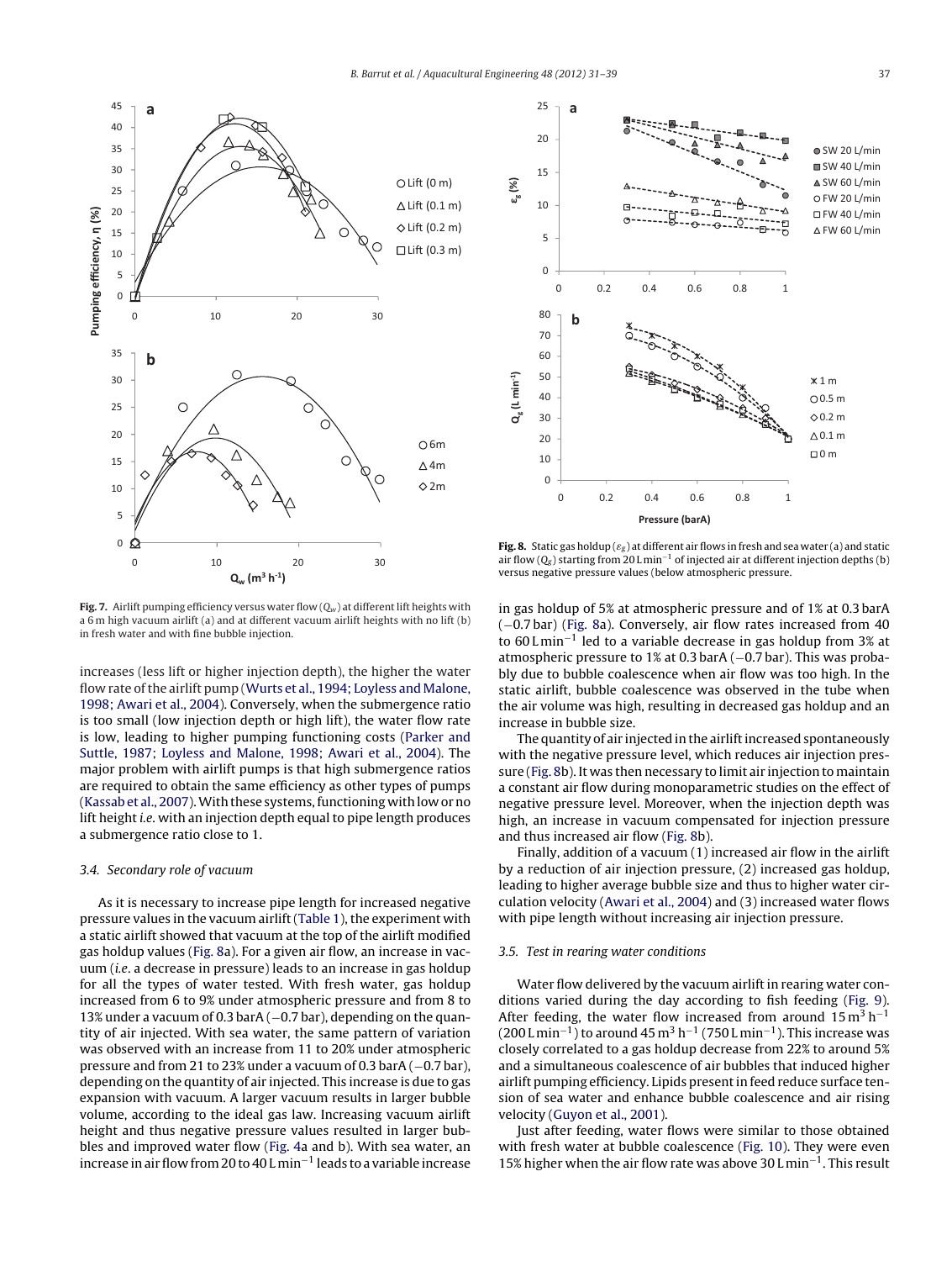<span id="page-7-0"></span>

**Fig. 9.** Water flow  $(Q_w)$  and gas holdup  $(\varepsilon_g)$  versus day time after feeding in a rearing tank (feeding started at hour 0 and lasted for 4 h, the airflow rate was 80 L min<sup>-1</sup> with fine bubble air injection in sea water and with a 6 m high vacuum airlift.



**Fig. 10.** Water flow  $(Q_w)$  versus air flow  $(Q_g)$  for different types of water with a 6 m high vacuum airlift, fine bubble injection and no lift height.

is related to the increase in airlift pumping efficiency associated with the characteristics of the water explained by [Khalil](#page-8-0) et [al.](#page-8-0) [\(1999\).](#page-8-0) A few hours after feeding, the rearing sea water recovered its initial characteristics and water flows varied accordingly (Figs. 9 and 10).

The lift height with the vacuum airlift depended on the type of water used (Fig. 11). Lift height was greater with sea water (up to 0.8 m) than with fresh water (up to 0.6 m). With sea water during feeding, lift height was only 0.4 m.



**Fig. 11.** Lift height versus water flow  $(Q_w)$  for different types of water with a 6 m high vacuum airlift, fine bubble injection and an airflow of 60 L min−1.



**Fig. 12.** Electric consumption per meter of lift and m<sup>3</sup> h<sup>-1</sup> of water transported versus lift height (m) for different types of pumps in fresh water.

Lift height is correlated to gas holdup and a low gas holdup (as in sea water under fed conditions) corresponds to a poor available head, but also to a higher water flow for a given air flow (Fig. 11). In low head designed RAS with a maximum head of 0.3 m, the vacuum airlift can circulate  $10 \text{ m}^3 \text{ h}^{-1}$  (160 L min<sup>-1</sup>) of water. For larger water transport, the vacuum airlift should be installed with lower or no head loss to maximize water flow.

# 3.6. Comparison of pump efficiencies

Different types of pumps are available for water transport for RAS. It is impossible to compare them because their working conditions are completely different. Centrifugal pumps are usually used for high lift heights ranging from 2 to 16 m whereas airlift pumps work only at low lift heights, ranging from 0 to 0.5 m (Fig. 12). At low lift height and with fresh water, it is more economical to use airlift pumps rather than centrifugal pumps because their optimal efficiency is between 5 and 10 m. In low head RAS working with a maximum head loss of 0.3 m, a centrifugal pump consumes more than 100 W m<sup>-1</sup> of head and m<sup>3</sup> h<sup>-1</sup> of water transported (Fig. 12). Under the same conditions, a vacuum airlift pump (including vacuum pump with controlled system and air compressor) consumes around 60W, which corresponds to a consumption decrease of around 40%. This result is better than the reduction of 35% men-tioned in other studies [\(Reinemann,](#page-8-0) 1987; Awari et [al.,](#page-8-0) 2004; Kassab et [al.,](#page-8-0) [2009;](#page-8-0) [Roque](#page-8-0) [d'Orbcastel](#page-8-0) et al., [2009\).](#page-8-0) The geometry of the airlift used and the addition of vacuum are probably the reasons for energy cost reduction. Finally vacuum airlift cannot be used if the lift height is higher than 0.6 m for fresh water and higher than 0.8 m for sea water (Fig. 11).

# **4. Conclusion**

Substantial differences can be observed in the functioning of vacuum airlift pumps with fresh and sea water, due to differences in gas holdup and air bubble size. With fresh water, bubble coalescence is observed and gas holdup is lower than with sea water. Water delivery capacity is higher, but the available head is lower compared to sea water. For water pumping, air injectors should not be used as they do not increase water flow and require higher injection pressure. With fresh water, the effect of pipe length, lift height and air flow on water flow were summarized using an empirical equation which allowed prediction of water flow. An increase in vacuum slightly improved airlift water delivery capacity and was used as an alternative to augment the submergence ratio without increasing injection depth. In RAS, the addition of feed rapidly